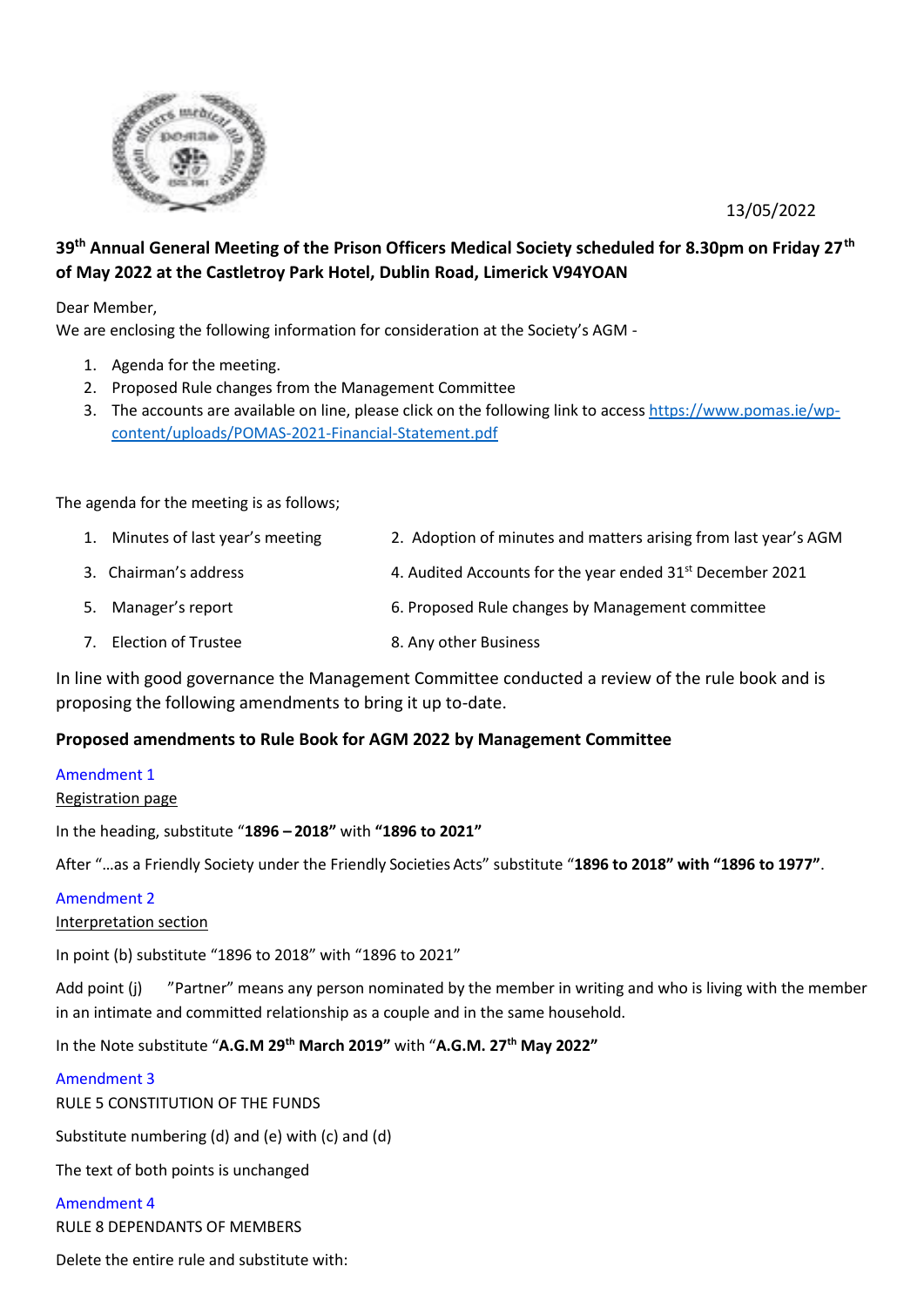"In addition to members, such persons as are registered as dependants of members may also receive relief and benefit from the Society.

Only a member of the society may register a dependant(s) and shall do so in the manner prescribed by the Committee. All such applications will be subject to the approval of and conditions laid down by the Committee, whose decision shall be final.

The following persons are eligible for registration as a dependant:-

Spouses or partners of members

Children, including adopted or foster or step-children of members, who have not yet attained their 29th birthday

Members may register only one spouse or partner as a dependant at any given time.

When a member dies, their membership may transfer to a surviving spouse or partner. Such memberships cease on the demise of that spouse or partner, who are precluded from nominating any future spouse, partner or children as dependants.

Registered dependant children of a deceased member may continue to be registered until reaching their 29<sup>th</sup> birthday.

Any person eligible to be registered as the deceased member's dependant but who was not registered at the time of the member's death may apply for registration within the six months following the death of the member.

As a condition of registration of a dependant the Committee may charge such additional subscription or other fee as the Committee in its absolute discretion may decide.

Members and registered dependants will come into benefit in line with statutory waiting periods".

# Amendment 5

RULE 9 TERMINATION OF MEMBERSHIP

In point (a) substitute "will come into benefit immediately upon resuming payment of their subscription" with "will come into benefit in line with statutory waiting periods".

In point (b) substitute "fraudently" with "fraudulently"

# Amendment 6

# RULE 11 BENEFITS

Substitute "Members will receive acknowledgement of such payments separately by Post" with "Members will receive acknowledgement of such payments by email."

Substitute "Each time the Schedule of Benefits is revised it will be made available to each member" with "Each time the Schedule of Benefits is revised it will be made available on our website"

# Amendment 7

# RULE 13 THIRD PARTY LIABILITY

Substitute "they shall be refundable, in full, to the Society out of any award of compensation ordered by a court of competent jurisdiction or other relevant deciding body or out of any settlement sum agreed, regardless of the amount actually attributed to such medical expenses in any award of compensation made or settlement sum agreed" with "they shall be refundable to the Society out of any award of compensation ordered by a court of competent jurisdiction or other relevant deciding body or out of any settlement sum agreed".

Substitute "compenstaion as the case may be" with "compensation as the case may be".

# Amendment 8

RULE 14 ANNUAL GENERAL MEETINGS

In point (c) delete item 4. Number of expulsions

Amendment 9 RULE 17 NOTICES OF MEETINGS OF THE MEMBERS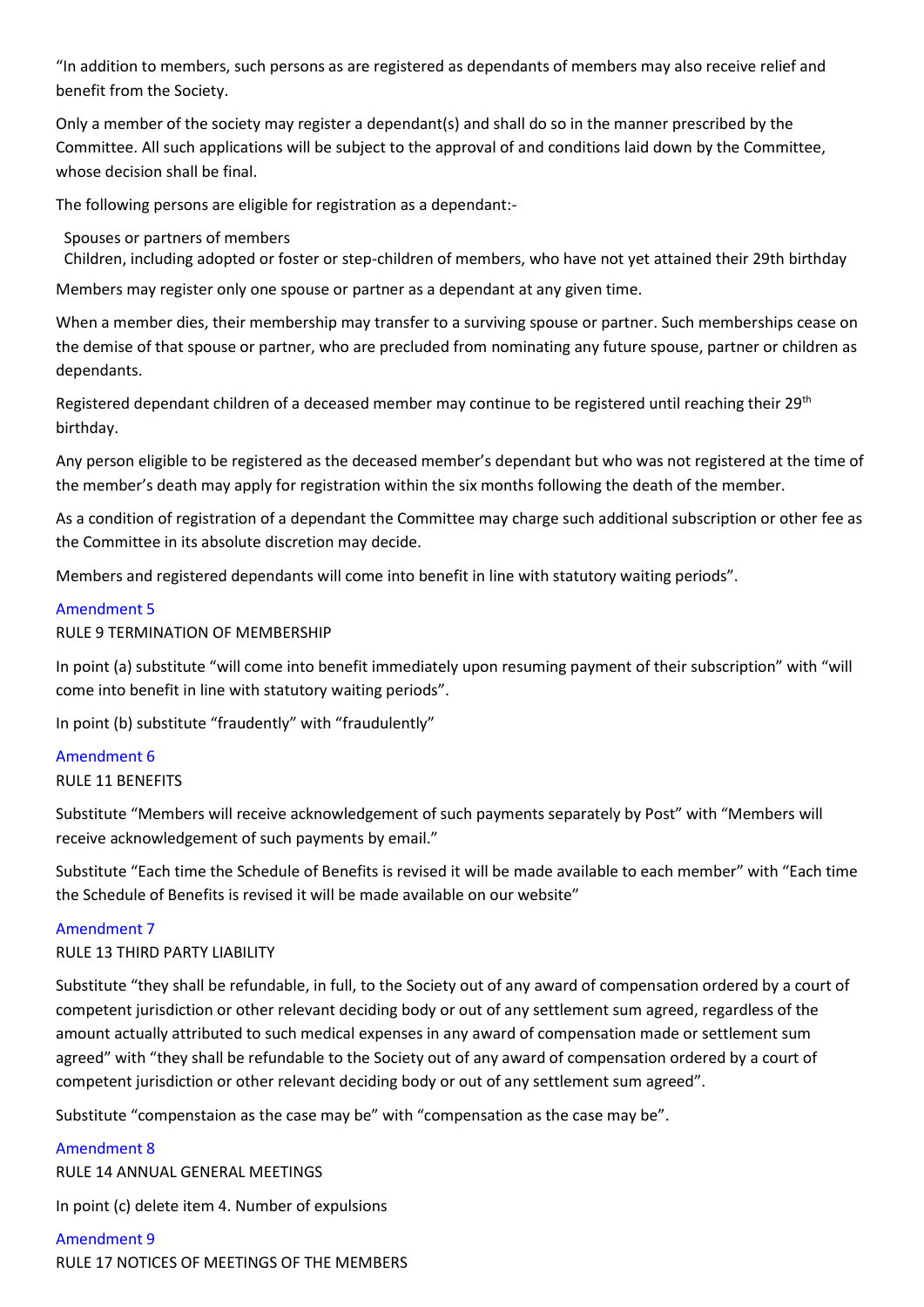Substitute "A notice may be given by the Committee to any member either personally or by sending it by post addressed to his registered address. Any notice sent by post shall be deemed to have been served at the time when the letter containing the same would be delivered in the ordinary course of the post" with "A notice may be given by the Committee to any member either personally or by sending it by post or email to his registered address or email address. Any notice sent by post or email shall be deemed to have been served at the time when the letter or email containing the same would be delivered in the ordinary course of the post or email".

## Amendment 10

## RULE 18 VOTING AT GENERAL MEETINGS

Delete "or, except for a resolution to appoint a Trustee, by proxy. A proxy must be a member of the Society"

# Amendment 11

# RULE 19 STANDING ORDERS

Substitute "No Standing Orders shall be suspended unless a resolution authorising such suspension shall have been passed by not less than two thirds of the votes cast" with "No Standing Orders shall be suspended unless a resolution authorising such suspension shall have been approved by not less than two thirds of the members present and voting at the meeting".

## Amendment 12

## RULE 22 COMMITTEE

Substitute "Retiring members shall be eligible for re-election mmediately on retirement" with " Retiring members shall be eligible for re-election immediately on retirement"

## Amendment 13

## RULE 28 MEETINGS OF THE COMMITTEE

In paragraph 2 substitute "At all meetings of the Committee and any sub-committee an officer of the Association authorised by the Executive Committee of the Association and also a representative of the Association of Retired Prison Officers who is a fullypaid up member of the Society, shall each be entitled to attend and be heard but not entitled to vote" with "At all meetings of the Committee an officer of the Association authorised by the Executive Committee of the Association who is a fullypaid up member of the Society, shall be entitled to attend and be heard but not entitled to vote"

In paragraph 3 substitute "shall invite" with "may invite" and delete "elected by the members in that Institution or Prison"

#### Amendment 14

RULE 29 NOTICE OF MEETINGS OF THE COMMITTEE

Delete the word "clear" where it appears in this Rule.

### Amendment 15

RULE 30 SPECIAL MEETINGS OF THE COMMITTEE

Delete the word "clear" where it appears in this Rule.

Substitute "every member entitled to attend such meetings" with "every person entitled to attend such meetings".

# Amendment 16

RULE 31 POWERS AND DUTIES OF THE COMMITTEE

Substitute "the Committee shall see that the books" with "the Committee shall ensure that the books"

#### Amendment 17

RULE 32 QUORUM AT MEETINGS

Substitute "3" with "5" and "6" with "7"